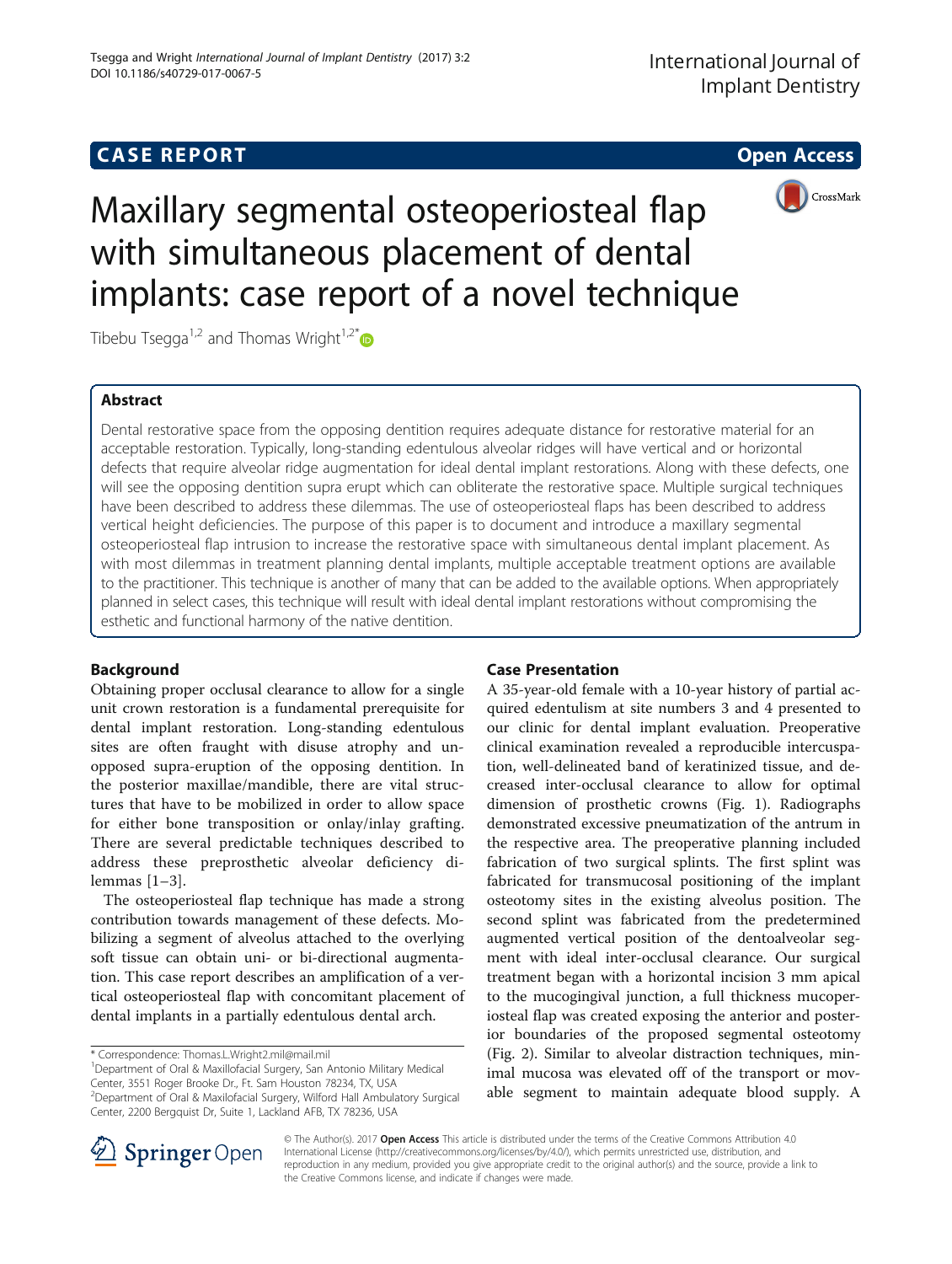<span id="page-1-0"></span>

lateral sinus window technique was used to access the antrum, and the associated Schneiderian membrane was elevated and completely cleared from all boundaries of the respective dentoalveolar segment (Fig. 3). A right angle piezosurgery blade (Piezosurgery Inc., Piezosurgery3 Unit, OT1 insert, OT2 insert) was used to initially create the horizontal/apical osteotomy, which was followed by crestally diverging full thickness vertical osteotomies at the mesial/anterior and distal/posterior areas of the edentulous dentoalveolar segment at site numbers 3 and 4. Before mobilization of the osteoperiosteal flap, the predetermined implant osteotomies were made using the initial surgical splint, and the respective implants (Nobel Biocare, NobelReplace Tapered Groovy) were placed into the predetermined location. Mobilization of the osteoperiosteal flap with a T-handle osteotome confirmed successful separation from the maxillae proper. With the sinus membrane lifted and protected, the vertical repositioning of the osteoperiosteal flap with the positioned implants was accomplished using the second prefabricated splint. In an effort to control torque movement of the mobile segment, we placed the implant placement driver and with the shaft coming through the pilot drill holes of the second guide. The mobile segment was then



Fig. 2 Marked incision site for surgical access



Fig. 3 Direct sinus lift with implant osteotomy preparation

secured to the anteriorly and posteriorly intact lateral wall of the antrum using an eight-hole 0.6 mm profile curvilinear plate (KLS Martin 1.5 mm, 0.6 mm profile) (Fig. 4). The region under the lifted sinus membrane was then packed with mineralized allograft (Medtronic Sofamor Danek, 0.6–1.25 mm cortical and cancellous chips) in a routine manner. A resorbable membrane (Geistlich Bio-Gide) was then placed over the grafted sinus and fixation mini-plate. The platform of the respective transmucosal placed implants were tactically interrogated to confirm approximation with the alveolar crest. The cover screws were then placed (Fig. [5\)](#page-2-0), and the patient underwent a 4 month healing period. Normal progression to healing abutments and final prosthesis was accomplished (Fig. [6](#page-2-0)). Pt was followed up 2 years after loading of the implant without any untoward sequelae and radiographic evidence of osseointegrated dental implants (Fig. [7](#page-2-0)).

### **Discussion**

A suitable alternative surgical management of this particular case might have been to simply perform an alveoloplasty to produce the desired inter-occlusal clearance and proceed with placement of implant and simultaneous



Fig. 4 Vertical repositioning of dental alveolus segment with placement of dental implants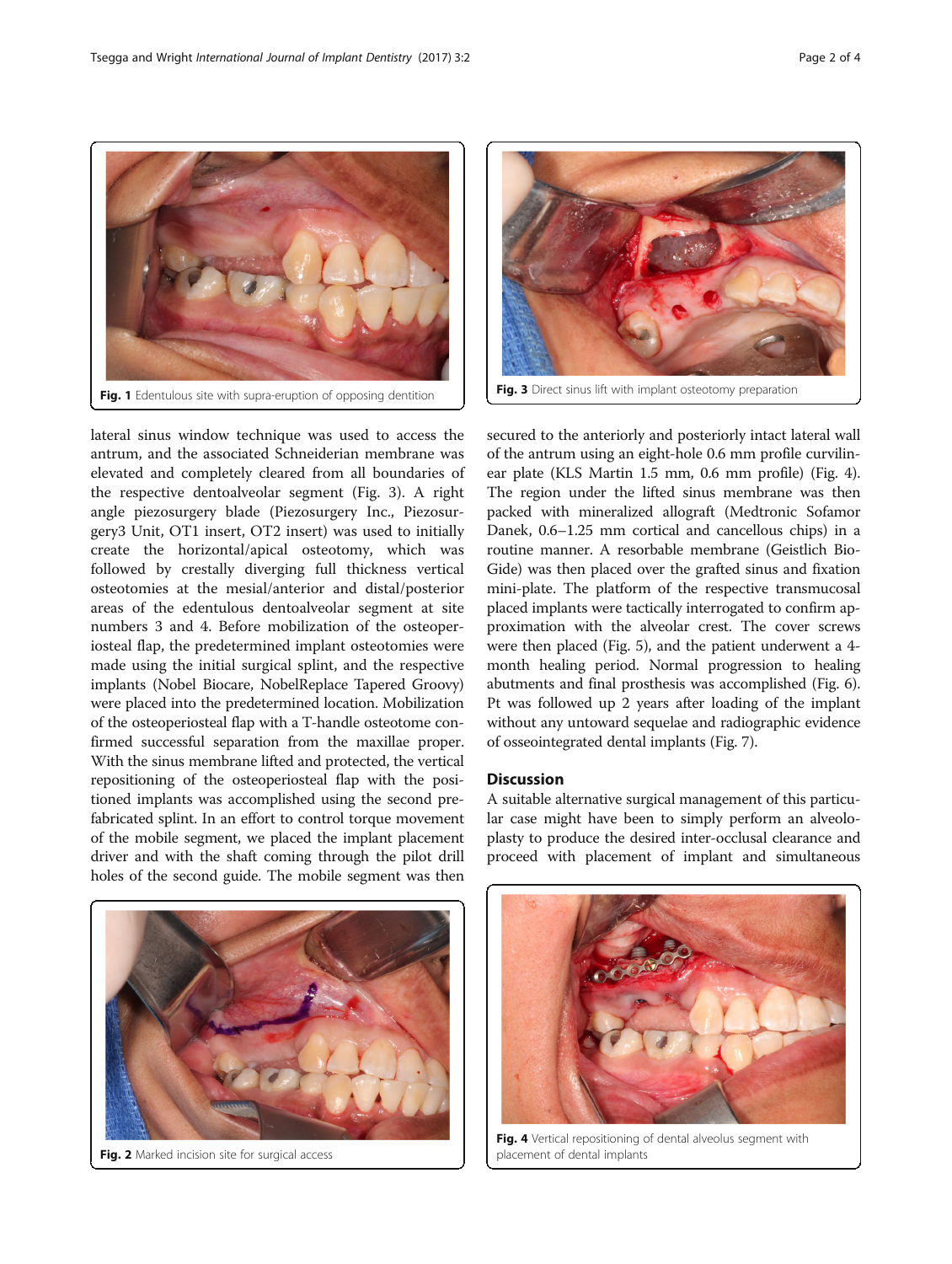direct sinus lift. That would have left more of the apical portion of the implant within the grafted sinus and possibly modified the location of keratinized band of tissue. The location of the dental alveolar segment in relation to any antral septae also needs to be appreciated, as this described technique can be fraught with complication if such anatomical obstacles are not accounted for preoperatively [[4\]](#page-3-0).

<span id="page-2-0"></span>Fig. 5 Occlusal view of implants after vertical repositioning of the dental alveolus segment showing proper mesiodistal space and

buccolingual spacing

The osteoperiosteal flap or "bone flap" commonly used in segmental orthognathic surgery is a bone fragment moved in space without detachment of the investing periosteum [[5\]](#page-3-0). The prerequisite for simultaneous implant placement in a vertical repositioning bone flap is adequate width within the transport segment. It is always a fine balance between allowing enough exposure to place the fixation device without significantly compromising periosteal vascular input into the bone segment. As it is well documented both clinically and experientially, full thickness mucoperiosteal releases will cause some degree of bone resorption at the labial plate [[6\]](#page-3-0).





ble membrane. In our experience and supported by the literature, placement of a membrane over the osteotomy site has been shown to increase the amount of bone formation [[7\]](#page-3-0). Considering we were only able to obtain one monocortical screw fixation on the mobilized portion of the maxillae, maintaining immobility during the critical phase of bone healing was an obvious liability. Animal studies which have investigated the biology of small segment wound healing have noted that after 2 weeks, revascularization of the small dento-osseous segment was noted [\[8](#page-3-0)]. The cross application of such animal studies are helpful but do not completely capture the additional challenges in this case report. The studies in animals were looking at segmental dental alveolar segments which encompassed the natural teeth. In our case illustration, there were osteotomies made within the transport segment and healing of the overlying particulate allograft was contingent on biological stability of the respective segment. This is a clear illustration of how animal models can begin to provide a platform towards technical innovation, but there is always a parameter of uncharted terrain in translating to human clinical application.

A critical appraisal of the gingival architecture in the final end point of this case demonstrates some radiolucency through the soft tissue outlining the platform of the Nobel Biocare TiUnite implant. This would lead us to believe that either the transmucosal bone level placement attempt was inaccurate or excessive reflection of the labial tissue has caused some degree of resorption. This is another liability that needs to be carefully addressed if this application is recaptured within the esthetic zone. Perhaps slight subcrestal placement of the